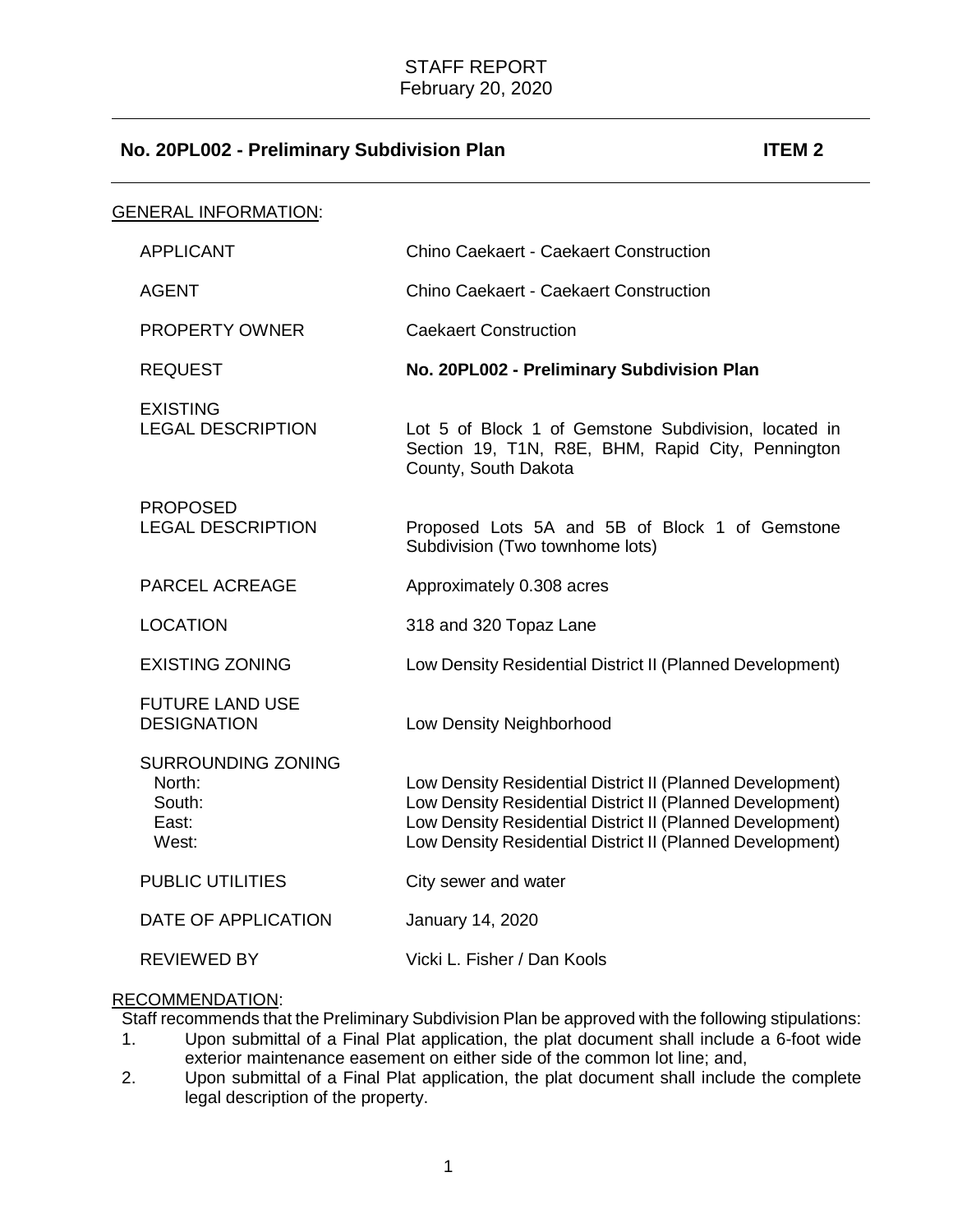### **No. 20PL002 - Preliminary Subdivision Plan ITEM 2**

#### GENERAL COMMENTS:

The applicant has submitted a Preliminary Subdivision Plan application to subdivide an existing lot, creating two townhome lots. The lots will be sized 0.1467 acres and 0.1616 acres, respectively, and will be known as Lots 5A and 5B of Block 1, Gemstone Subdivision.

The property is located 100 feet north of the intersection of Topaz Lane and Saphhire Lane, on the west side of Topaz Lane. Currently, a 2-unit townhome is located on the property.

A Preliminary Subdivision Plan is a tentative plan of a proposed subdivision requiring the installation of public improvements. Approval of a Preliminary Subdivision Plan by the City Council is required before an applicant can proceed with Development Engineering Plans and a Final Plat application for all or part of the area within the Preliminary Subdivision Plan application.

#### STAFF REVIEW:

Staff has reviewed the Preliminary Subdivision Plan and has noted the following considerations:

- Zoning: The property is currently zoned Low Density Residential II District with a Planned Development Overlay to allow a single family and/or townhome development. The City's Future Land Use Plan identifies the appropriate use of the property as Low Density Neighborhood which supports single-family and two-family residences. As such, the proposed plat is in compliance with the City's Future Land Use Plan and the adopted Comprehensive Plan.
- Topaz Lane: Topaz Lane is located along the east lot line of the property and is classified as a local street requiring that it be located in a minimum 52-foot wide right-of-way and constructed with a minimum 26 foot wide paved surface, curb, gutter, sidewalk, street light conduit, water and sewer. Topaz Lane is currently constructed in compliance with local street standards but is located in a 49-foot wide right-of-way. Platting the property as proposed requires that an additional 1.5 feet of right-of-way be dedicated. However, on January 16, 2020, an Exception was granted (File #20EX006) waiving the requirement to dedicate the additional right-of-way since the street is already constructed in compliance with City standards and the additional right-of-way is not needed. No street improvements are required as of this plat.
- Sidewalks: The applicant should be aware that sidewalks in compliance with the Infrastructure Design Criteria Manual and Chapter 12 of the Rapid City Municipal Code will be required as a part of any future building permit for the property or a Variance must be obtained from the City Council
- Sewer/Water: The property is currently served by City sewer and water. An 8-inch sewer main and an 8-inch water main currently exist in Topaz Lane right-of-way. No additional sewer or water improvements are required as a part of this plat.
- Platting Process: As a result of securing the Exception to waive the requirement to dedicate additional right-of-way, no subdivision improvements are required as a part of this plat. Subsequently, a Development Engineering Plan application is not required upon approval of the Preliminary Subdivision Plan by the City Council. Instead, the applicant can proceed